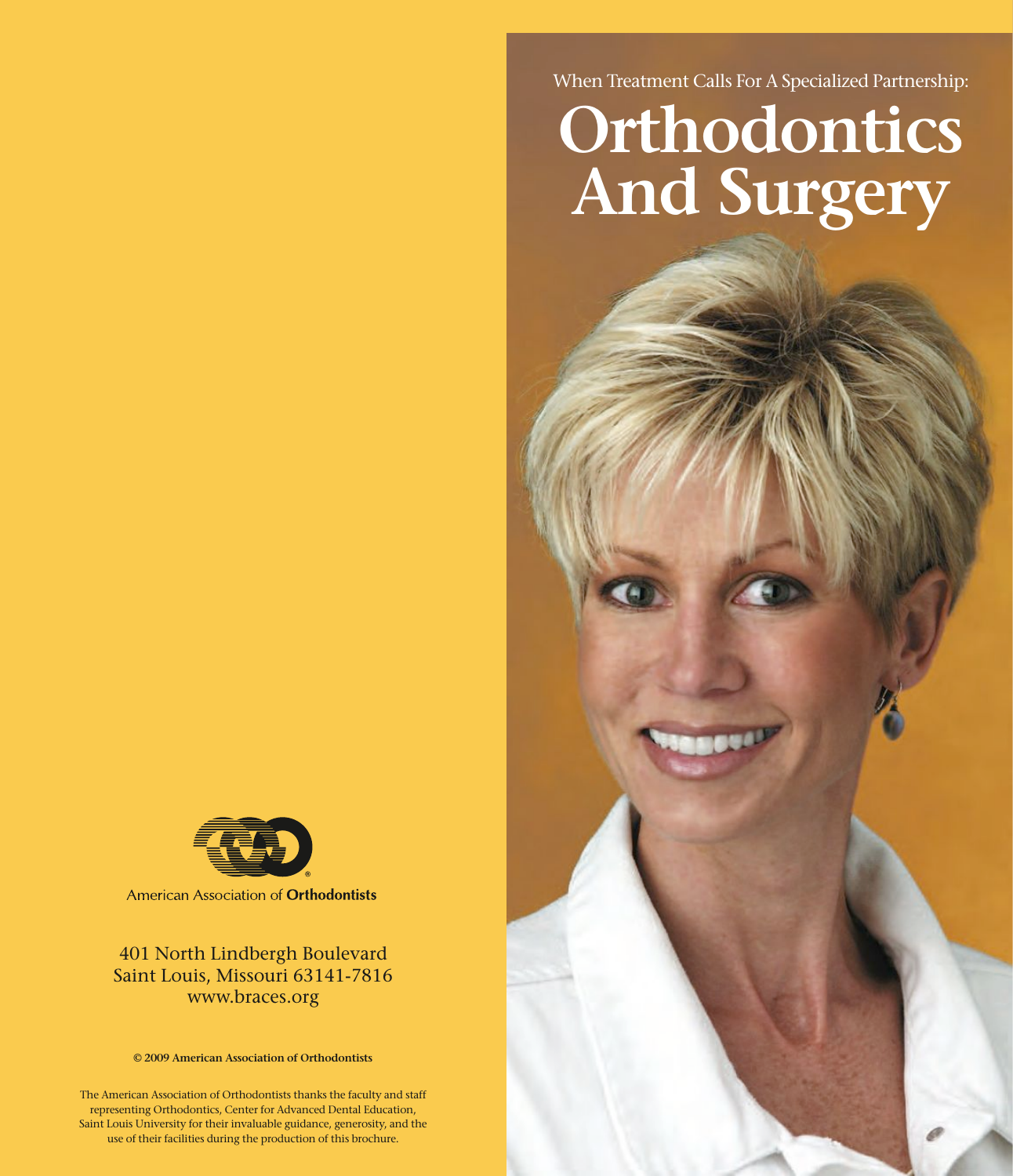## **About the AAO:**

*Founded in 1900, the American Association of Orthodontists (AAO) has more than 15,500 members. Active AAO members limit their practices to the dental specialty of Orthodontics and Dentofacial Orthopedics. Orthodontists are dental specialists with at least two years of advanced orthodontic education after dental school.*

*The purposes of the American Association of Orthodontists and its member orthodontists are:*

*to advance the art and science of orthodontics;*

*to encourage and sponsor research; to strive for and maintain the highest standards of excellence in orthodontic education and practice; and to make significant contributions to the health of the public.*

The upper and lower jaws are the foundations by which teeth are supported. Sometimes, when the jaws are too short or long, too wide or narrow, braces alone can't completely correct a bad bite. And, in addition to affecting

a person's appearance, an improper bite can lead to serious problems, such as abnormal tooth wear, periodontal disease, and possible joint pain.

Orthodontists correct crooked teeth and bad bites. For problems related to jaw formation and misalignment (skeletal problems), an oral surgeon may be needed. When both conditions come into play, it's common for an orthodontist and oral surgeon to work together.

Some severe cases can only be corrected with a combination of orthodontics and surgery. The orthodontist, working with the oral surgeon, designs a combined treatment plan. Depending on the problem, treatment by other dental specialists may also be required.

This teamwork between the orthodontist, the family dentist and other dental specialists provides better dental health for thousands of patients who are rewarded with straight teeth, bright smiles and facial symmetry – a beautiful combination of shape, form, position and function.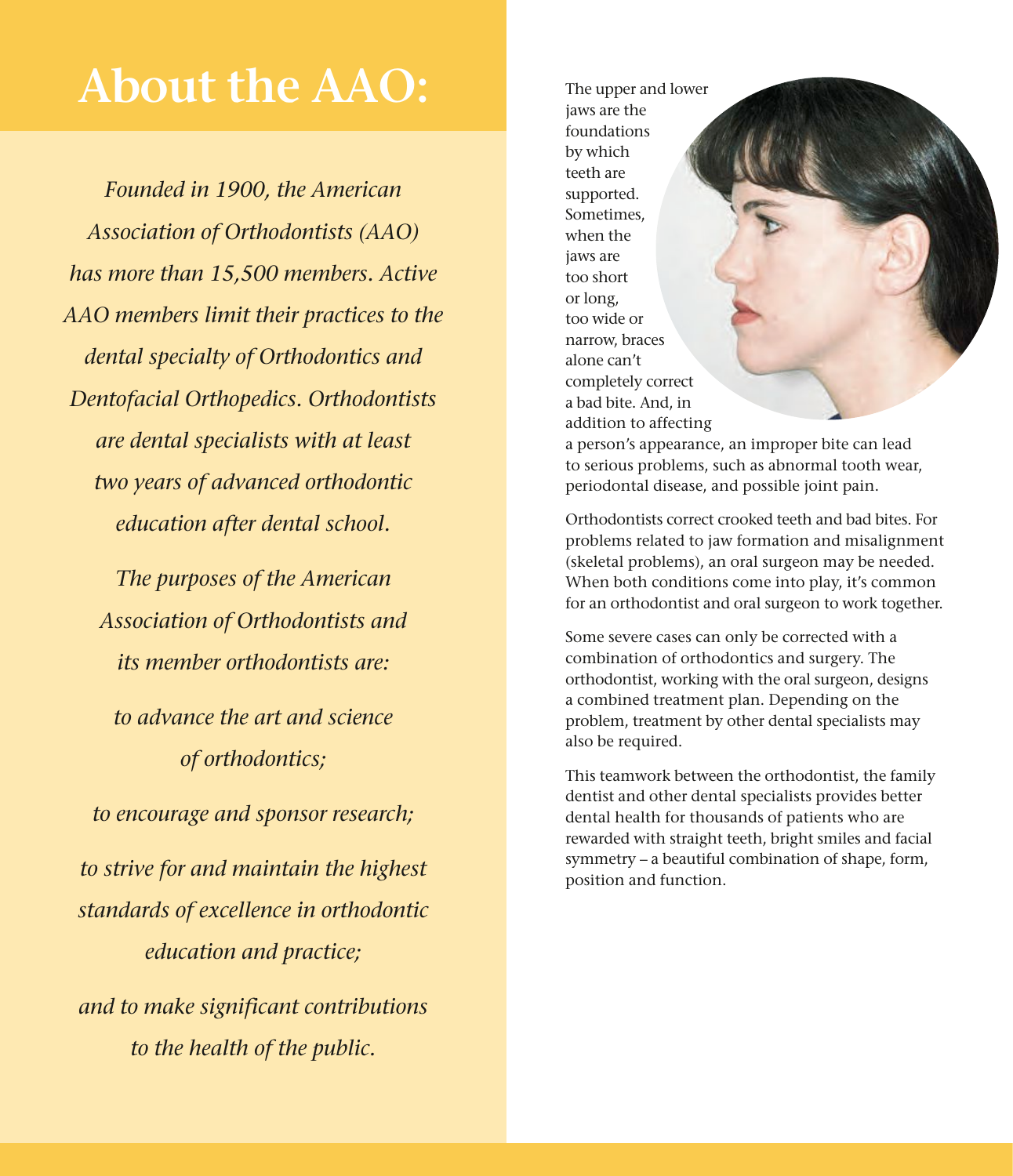#### **What Problems Do Orthodontics And Surgery Best Correct?**

There are many types of jaw development and alignment problems. Some are inherited, some are growth problems, and some are caused by an accident or other trauma.

The most commonly corrected problems include:



• a protruding upper or lower jaw (one that sticks out too far)

• a retruding chin (one that is too far back)





• an inability to achieve lip contact when the lips are relaxed





• an elongated face

• cleft palate (in young children)

• asymmetry (facial imbalance)

*It May Take More Than Braces To Deliver A Proper Bite. It May Take More Than Braces To Deliver A Proper Bite.*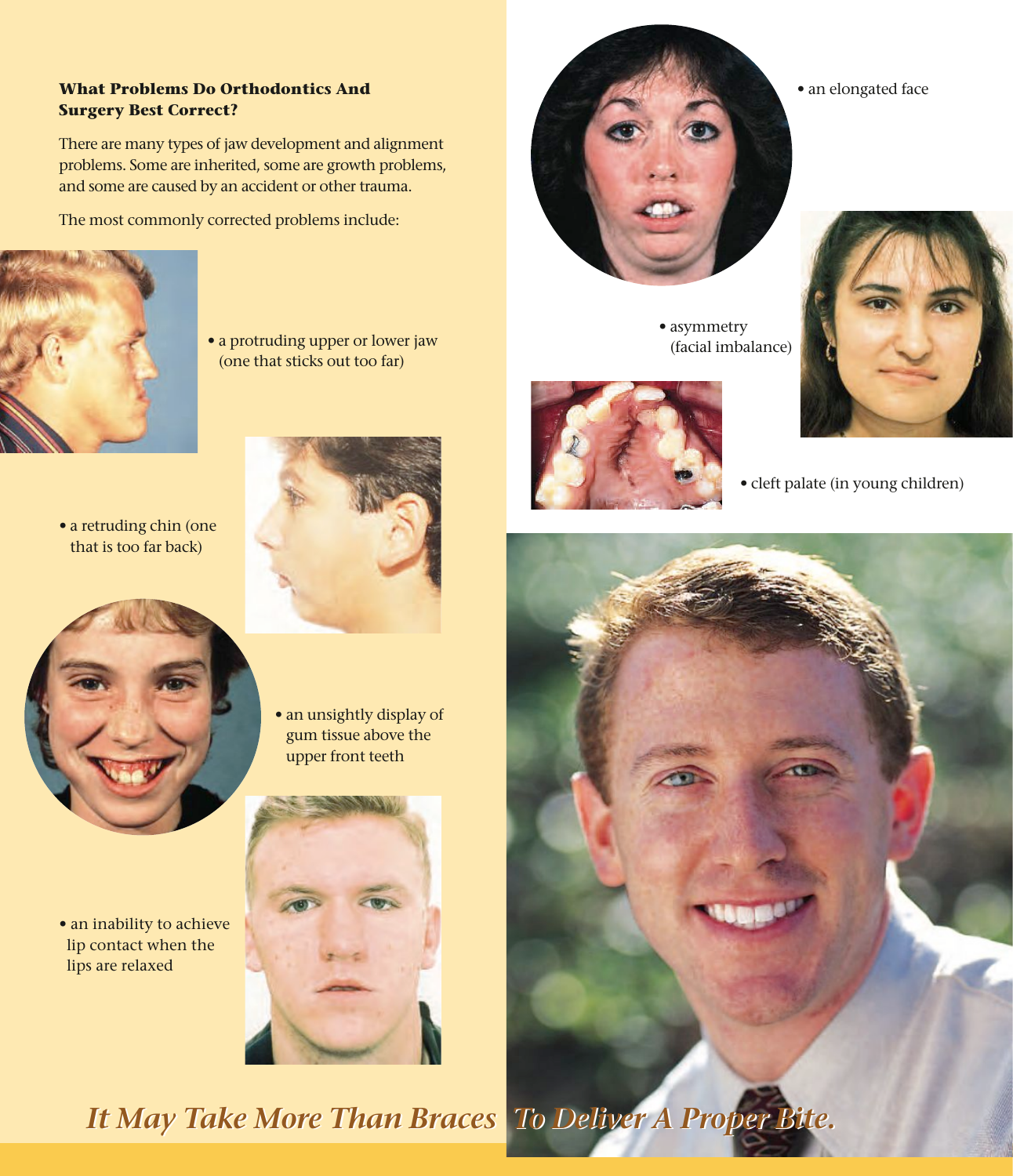

#### **Which Comes First?**

Most orthodontic patients undergo an initial period of orthodontic treatment to align the teeth so they will fit properly after surgery is performed. Your orthodontist and oral surgeon will schedule surgery after the teeth have been properly aligned.

Usually, braces or other orthodontic devices used to align teeth before surgery are left in place during the surgical procedure to help stabilize the teeth and jaws. After surgery there is usually an additional period of orthodontic treatment to bring teeth into their final, desired positions, complementing the new facial symmetry.

#### **The Rewards Of Treatment.**

While the prospect of undergoing surgery as part of your overall treatment plan may seem daunting, it really is not uncommon. The rewards for such treatment can be very dramatic. Following completion of orthodontic treatment and surgery, you'll enjoy better dental health and have a better facial appearance. Best of all, you'll have a more beautiful smile that reflects a healthier, happier you for the rest of your life.

#### **Cheryl's Story: A Case History.**

Cheryl had an underdeveloped lower jaw, crooked teeth and severe overbite that caused her physical discomfort and emotional setbacks for most of her adult life. Finally, in her 40s, after seeing her picture in a local newspaper, she decided to take action.





**Before After**

After orthodontic treatment combined with surgery to correct her receding jaw, she says it was definitely worth it. "It makes you feel so much better. I now feel more sure of myself about things. I don't think I'm as shy anymore."

#### **It's Important To Choose An Orthodontist.**

An orthodontist is a specialist in the diagnosis, prevention and treatment of dental and facial irregularities. All orthodontists are dentists, but only about six percent of dentists are orthodontists. Admission to orthodontic programs is extremely competitive and selective.

It takes many years to become an orthodontist and the educational requirements are demanding.

An orthodontist must complete college requirements before starting a three- to five-year graduate program at a dental school accredited by

the American Dental Association (ADA). After dental school, at least two or three academic years of advanced specialty education in an ADAaccredited orthodontic program are required to be an

orthodontist. The program

includes advanced education in biomedical, behavioral and basic sciences. The orthodontic student learns the complex skills required to manage tooth movement (orthodontics) and guide facial development (dentofacial orthopedics).

Only dentists who have successfully completed these advanced specialty education programs may call themselves orthodontists.

### *The Rewards For Treatment Can Be Very Dramatic.*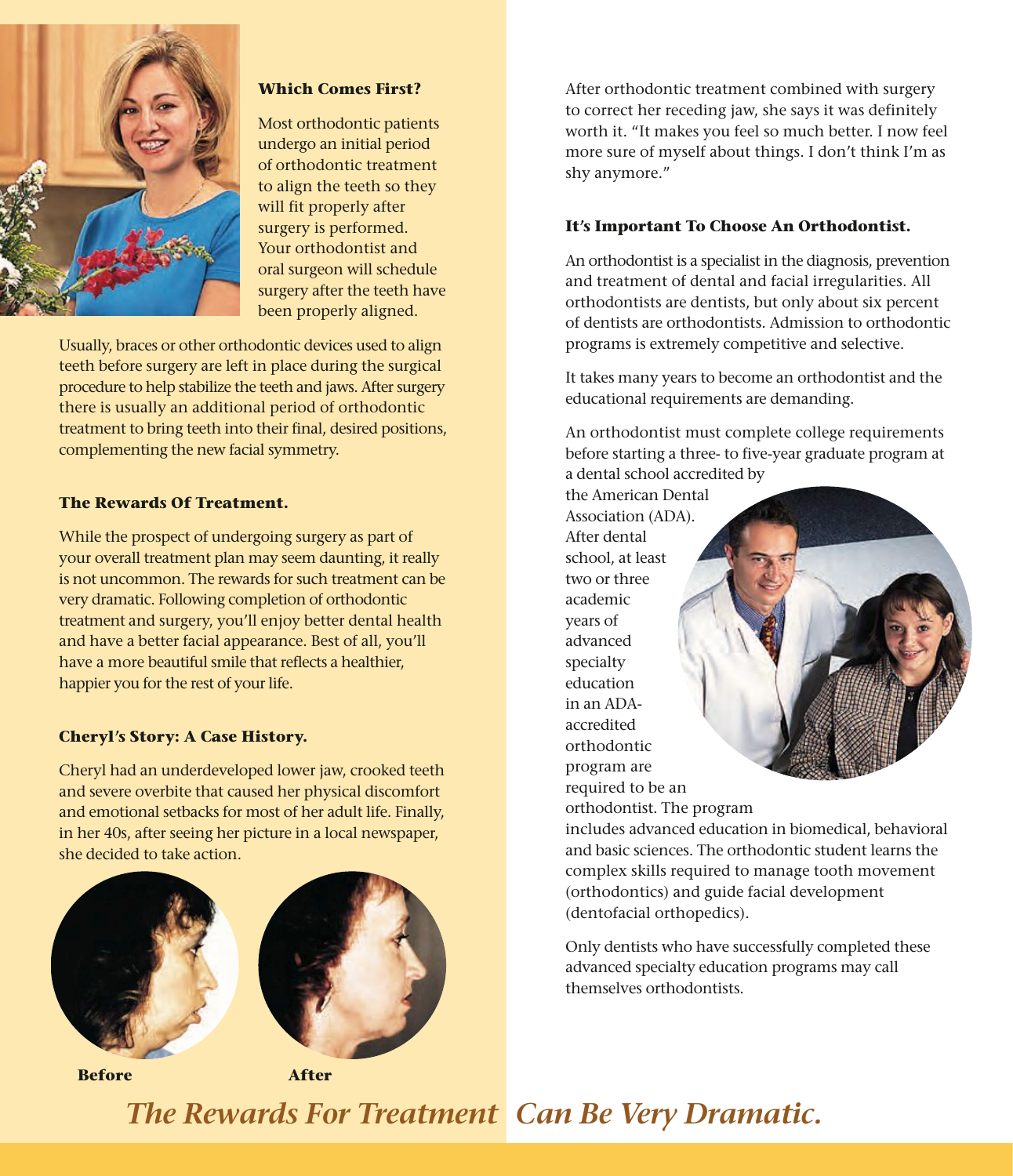#### **To Find An Orthodontist Near You:**

When you're looking for an orthodontist, remember: all active members of the American Association of Orthodontists (AAO) are uniquely qualified specialists. Each has met the exacting standards of education and experience required to be an orthodontist by the American Dental Association and by the American Association of Orthodontists for membership.

To find an orthodontist in your area, ask your family dentist. Additionally, the American Association of Orthodontists will be happy to assist you in finding a member orthodontist in your area. Please contact the American Association of Orthodontists by calling 1-800-STRAIGHT or by visiting our Web site at www.braces.org. You may also use these telephone and online services to find orthodontists in a given city/state/province or in a specific ZIP or postal code.

#### **Partnership: You, Your Orthodontist and Your Dentist.**

Achieving healthy, beautiful smiles is a team effort that involves the orthodontist, the family dentist, the patient (and the parents, if the patient is young) and, as needed, other dental specialists. The orthodontist provides the expertise, the treatment plan and the techniques to straighten teeth and align the jaws. The family dentist helps make sure that teeth and gums stay clean and healthy. *The patient must cooperate by following the dentist's and the orthodontist's instructions carefully so that the teeth and jaws move in the way desired and on the prescribed schedule.*

Because dental hygiene is so important, regular visits to the family dentist must continue every six months during orthodontic treatment (or more often, if recommended). It is essential that the patient avoid food which may damage orthodontic appliances. The patient must also maintain a healthy, nutritional diet to achieve the best possible results from treatment. A good diet provides essential nutrients to bones and tissues undergoing change during orthodontic treatment.